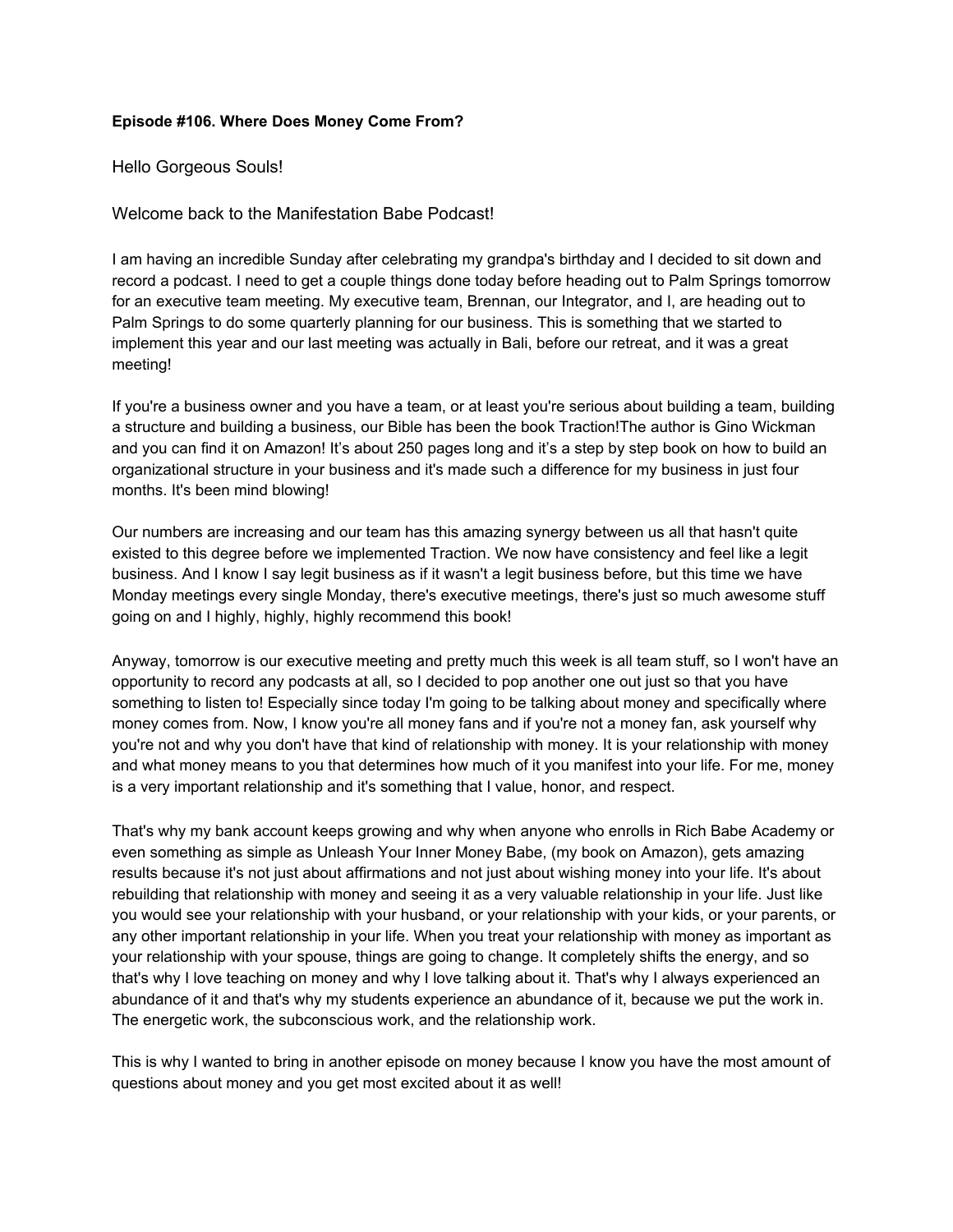There is a big misconception around money. The reason why I want to talk about where money comes from and why this topic is speaking to me right now, is because I see a lot of people, especially people who have 9-5 jobs or people who are just starting their businesses, struggle with money manifestation. I've found it really comes down to this belief, or this misconception, that money is only manifested if you own a business.

For instance, someone is working a 9-5 job where they have a boss or they have a salary, and they believe they can't manifest money because they have a fixed income. And I also see a lot of people who work 9-5 jobs who love their jobs, who don't have any interest in becoming entrepreneurs, who don't have any interest in being business owners, but they really struggle with this concept that money can't be manifested because it comes from someone else.

*"My money comes from my boss, my money comes from the company that I work for."* 

Another thing, and I especially see this from people who are employees, is they believe the only way to manifest money is if they have a business, because in a business, there is no limit to money.

So every single person who's in business is supposedly "automatically successful" because that's the only way to manifest money. I always remind those people, when I answer their DM's or when I see their question pop up in my email inbox, that there's no guarantee when you have a business. There's no guarantee that someone's going to buy your product, so energy work is involved regardless. Whether you have a "fixed income" or a "not fixed income", there is still no guarantee that the money's going to come your way. You still need to be doing this energy work, this vibrational work, and this money manifestation work, in order to manifest more money.

When it comes to a business, most people who are business owners, think that money comes from other people. Someone has to come and buy the product. People who are working 9-5 jobs, also believe their money comes from another person.They believe it comes from their boss, the company, or the pension, and the thing is, that money DOES NOT come from other people.

That is the biggest misconception. Money flows **through** people. Because let me tell you, we're on this planet with each other, and so we're constantly giving and receiving energy with each other. We're constantly creating energy with each other and so, of course, other people are involved. There's 8 billion of us together on this planet and other people are involved when it comes to money, but money does not **come** from the other people.

A lot of people conventionally will say that money is printed by the government or it's something that your boss gives to you, something that your customers give to you. It's not about that.

Money, really comes from **Source.** It comes from **energy.** It comes from the **divine.** 

If you think about it, money is just energy. We look at money, most of the time, as something that is paper in our wallet or a number in our bank account, but I want to share an interesting fact with you that I discovered actually the other day. I read this on the Internet and I thought it was fascinating because it goes to show that money literally does not exist.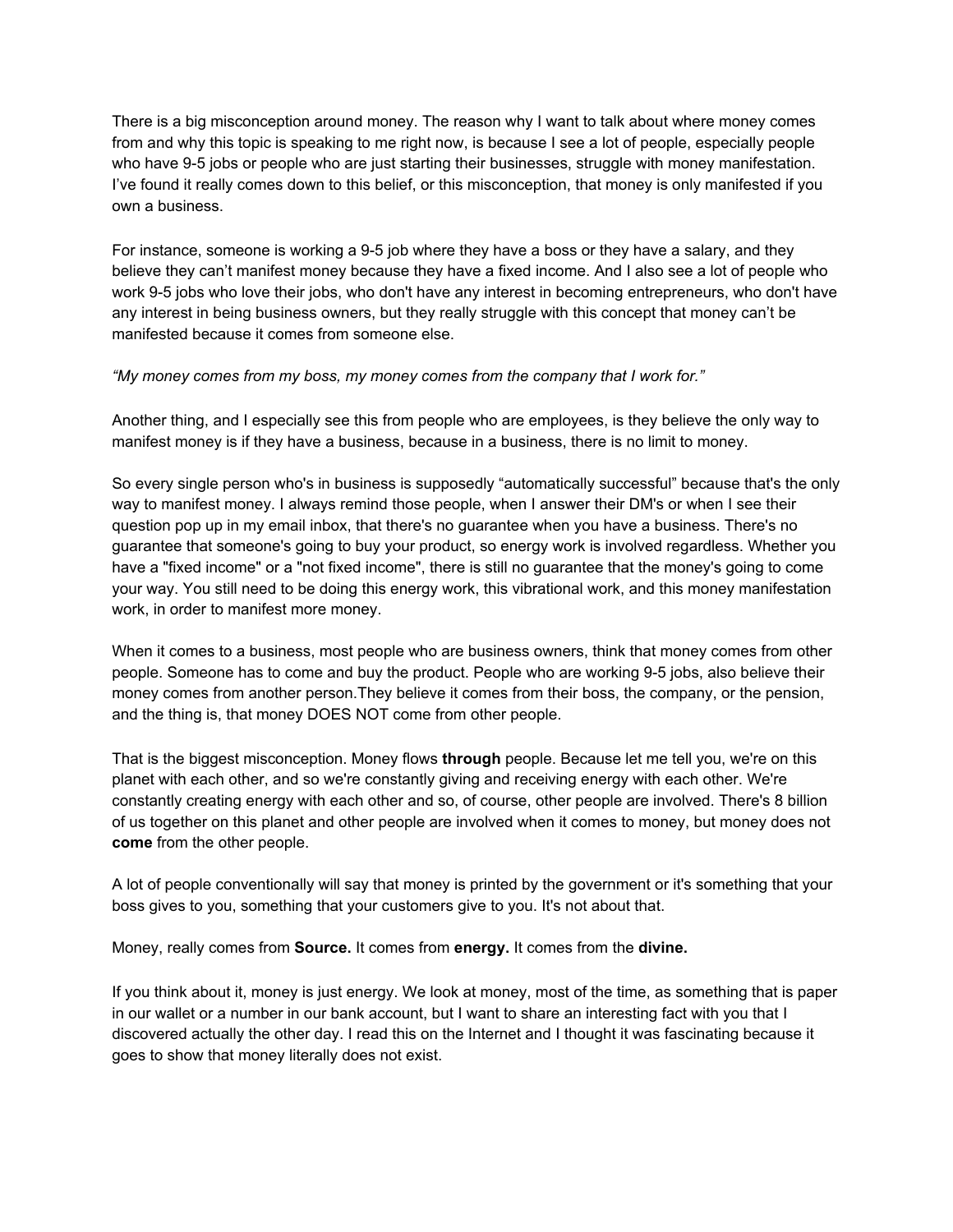I know you hear this from Law of Attraction teachers, Manifestation teachers, energy teachers, and we always say that money doesn't exist, it's just energy. But I want to give you an actual fact that you can Google, just to see that it doesn't exist.

## *The fact is, that only 8% of the global money supply exists in physical form.*

So physical form meaning let's say paper or gold, ONLY 8% exists in physical form,. So where is the other 92%? It is all electronic. So that's when you go on your computer and you type in some zeros and ones, and you look at your bank account, which is again generated by software, zeros and ones, and you see a number in your bank account. It's still electronic.

## So then what is electricity?

If you think about it, electricity is vibration. Electricity is waves. Electricity is frequency. Electricity is energy. If money is energy, where does energy originate? **We are all energy.** We're are all just a bunch of vibrating atoms. You and me right now, including the device you're reading this on, are all just waves and frequencies and vibrations being translated. So what your subconscious mind does, is it fills in the gaps and shows you **matter.** You're not going to understand if all of a sudden everything around you is moving and it's just a bunch of energy. You're going to think that you've lost your mind. So your mind will create matter and put the building blocks of energy together so that you have some sort of physical matter to work with, otherwise you would not make sense of the world.

So if money is created, how is it created? It's created by our connection to Source. Where that brings me back to, is when you have an intention for the amount of money that you believe you are destined to create in your lifetime, when you align vibrationally with money, there is not a single soul in this entire Universe who can prevent you from manifesting that money. That includes your boss, your business, that includes everything. You and you as an energetic being, and your connection to source, transcends all of it. When you connect vibrationally with money, when you get into alignment with money, when you believe that it's coming your way, when you set your sights on how much you want, and you let go of the how, and all you do, every day is just feel the feelings, as if it's already here, and take action as if it's already here, and become that version of yourself who already has that money, is when the money will flow to you.

What I'm about to explain is very Quantum Physics and I am not a master of Quantum Physics, but I do love to study it. The concept is collapsing timelines. I like to believe that there are a gazillion different parallel Universes and different realities running along all of these timelines all at once. Meaning that there is a version of you out there right now, who is already living the reality that you want. There's another version of you out there on a different timeline.That version of you who, maybe perhaps, didn't make the decisions that you made that got you on this current timeline.

For me, for instance, there's a version of me in a different parallel Universe right now, who didn't decide to break up with her boyfriend, who didn't decide to move back to Los Angeles, who didn't decide to start Manifestation Babe. So just as you can think about it, that there's another version of me out there who's still living in Seattle with her parents and still struggling, or there's a version of me in another parallel Universe that is still applying to Medical School, or got into Medical School and is now graduating. There's all these different versions and what they call it in Quantum Physics is *collapsing the timelines*, meaning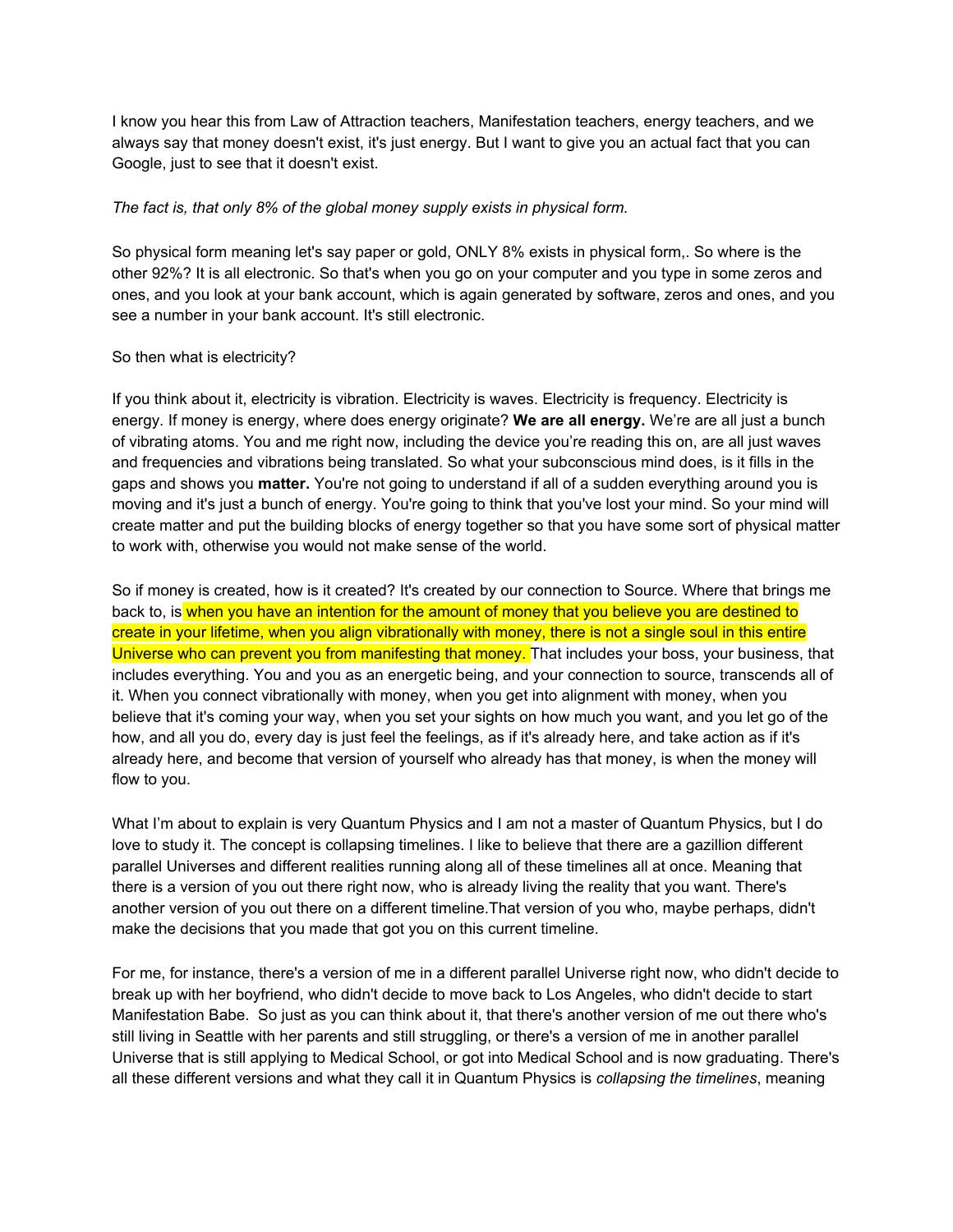taking the timeline that you desire most, and bringing it to you. Now how you do that on a quantum level is by becoming that energy right now.

When you become that version of yourself who already has that reality, which if this is not sounding familiar, step number two of my manifestation process is how you bring this timeline to yourself, or at least go to that other timeline, but you collapse the two timelines and then you start living that reality. The gap in between when that happens, is as fast as you can get onboard with that **being**.

Let's say that you are currently making \$100,000 and you want to make \$200,000, or you have a business that you're in, which you're currently making \$500,000 and you want to make a \$1 Million. Wherever you are and wherever you want to go, doesn't matter. The concept is still the same. So let's say that I'm in a job right now and I'm making \$80,000 a year and I really desired to make \$150,000 a year. Instead of just saying, "It's all dependent on my boss and he was never going to give me a raise and I'm stuck here forever, and there's no opportunities out there and oh my God," (which is how most people tend to think), instead, you can be a lot more resourceful than that and you can literally write down, or journal, or think about, or contemplate and ask yourself, "The version of myself who's already making \$150,000, how do they get there?"

If you literally put yourself onto that timeline and just ask yourself the right questions, like what kind of value does someone who makes \$150K give out to the world in exchange for that money? Or how do they show up at their job to such a degree, in such a level, that their boss finally notices how valuable they are to the company? Or maybe there's that version of yourself who is making \$150K that had an idea that manifested into almost doubling the salary. The version of yourself who is already making \$150K has a different belief system. It's a different vibration and that's really where the work comes in. That's really that connection to Source. That's how you connect to Source, is you just know that there is an energy out there. I look at it as a loving mother or father in the sky, which supplies all your needs unconditionally, where everything that you need is already given to you and all you have to do is raise your vibration to meet that energy and connect.

So I know this is really "*woo woo*" today and not so practical, but this is the absolute, at least in my opinion, the absolute truth that money does not come from other people. There's not another soul out there. When I hear "fixed income" or "I have a fixed salary", what I immediately hear from that person is, "I am a fixed soul," and you're not a fixed soul. When I hear, "My business is at a plateau," I immediately hear, "I believe that I'm a plateau," and you're not a plateau.

You are constantly expanding and constantly growing and evolving with the Universe and you get to have as much as you want because it's not your business who's in charge of your income. It's not another person who's in charge of your income. When you align vibrationally with the money that you want to manifest, how I see this is the Universe goes to work for me, in my favor, and inspires people in the right way to buy my courses, to buy my books, to want to work with me one on one, to come to my Bali Retreat, to come to my events. That's how I see it. It's not that I have to force anyone or think that my money is tied to other people. My money is tied to my connection with Source and Source, Universe, God, Angels, however you want to call it, goes out there, on my behalf, and inspires other people to come and want to work with me.

The same thing can happen whether you have a business or if you're working a 9-5, you never freaking know when one day your boss decides to give you a raise because they finally notice what a great job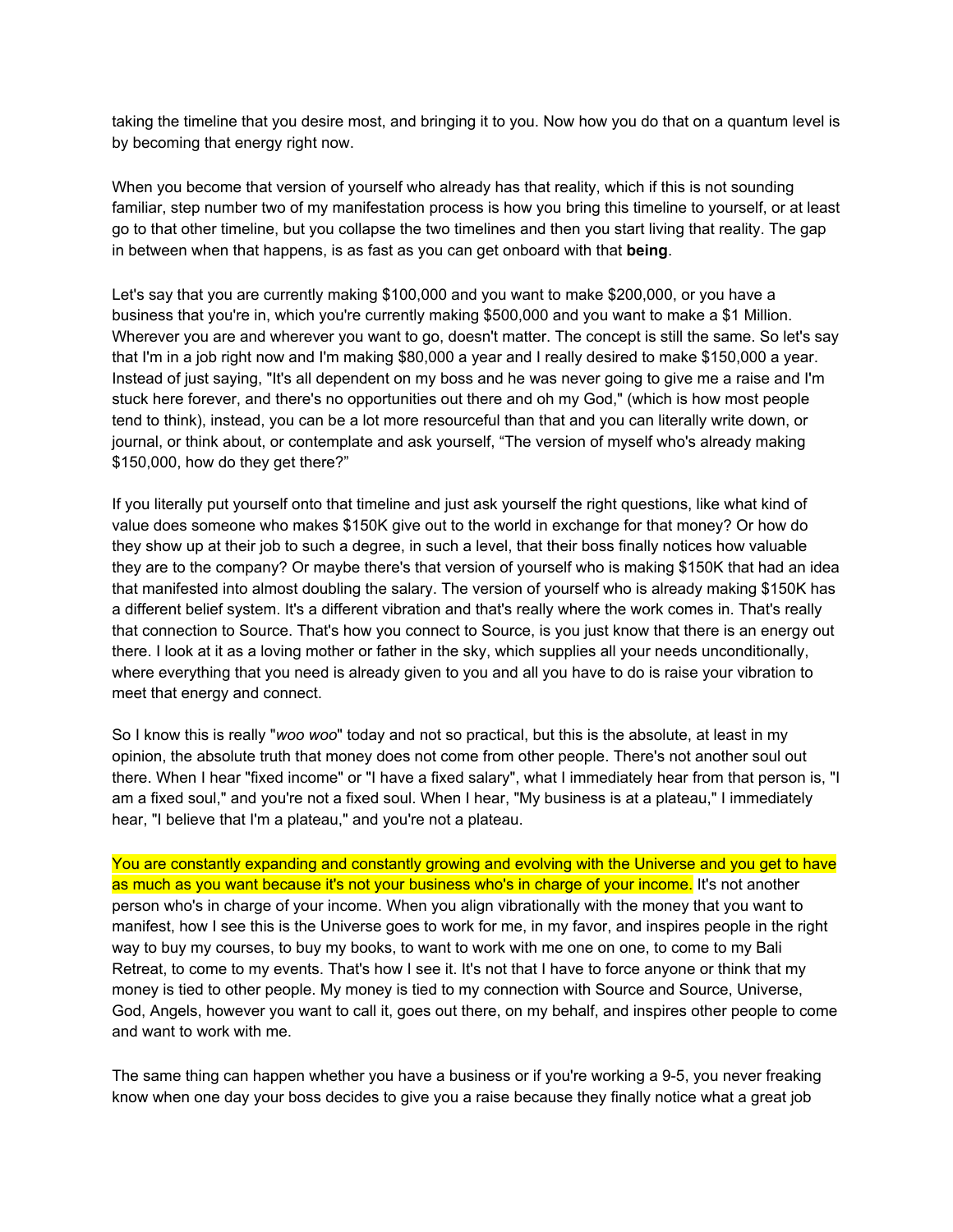you've done all year long. I mean, there's so many things that can happen. You never know when you're going to wake up tomorrow with this random idea on how to double the company's profits and you bring it to your boss and present your idea. I kid you not, they're going to want to give you a raise. So you can't just shut yourself down.

You can't just limit yourself because that's what human beings do, right? That's what Egos do. They immediately shut themselves down. They immediately diminish their light because it is apparently "unsafe" to the ego to live in abundance, but your Higher Self knows so much better and your Higher Self has already connected this. All you have to do is tap into the supply.

Even though money seems to come from other people, it only comes through other people. There is nothing, absolutely nothing, that can prevent you from tapping into your divine and birthright abundance. I hope this makes sense to you and it wasn't too "*woo woo*" and out there because I can get even "*wooer*" if you want me to! There is no such thing as a fixed income. There is no such thing as a fixed salary. There's no such thing as fixed business growth. So if you're at a plateau right now or you think that you have a fixed salary, remind yourself there's no such thing because Source isn't fixed and you are a Spiritual Being having a human experience. And that's to say that you, as a spiritual being, are fixed or limited, which we all know is not the truth, right?

So I'm curious, are you now taking a sigh of relief? How do you feel right now? Hearing that, how do you feel right now knowing that there's absolutely nothing standing in your way except for your own damn belief system? There's nothing standing in your way except for the way that you choose to think about money. There is no pie in the sky. There is no limit. We can all tap into the limitless abundance supply. Just relax and know that all your needs will be met because that's just who you are. We can always tap into this abundant flow and all it takes is us just getting into the vibration and collapsing that timeline and BOOM, you are living your ultimate reality.

But, here's the danger. If you believe that money is fixed or comes from other people, you will shut down this magic that can occur too. Most of the money that I've created in my business has come from ideas that have popped randomly into my head. I now know it's never been random. I now know that it's my communication with Source, and Source is constantly flowing ideas my way. I am the person who is meant to manifest the ideas that I get, but when you immediately limit yourself and choose to believe otherwise, or choose to believe that you can't manifest money, or something is preventing you from manifesting money, or you're not worthy of it, or you're not deserving of it, then you just shot down that connection and you won't receive the ideas and you will get stuck. And then it will feel like there's a dark cloud around you and that there's absolutely nothing you can do to change your circumstances, and we all know, there's no such thing as a victim. No one's a victim. Everyone can take control of their realities. Everyone can take control and change anything that they don't like about their life, but it starts with you. It starts with awareness and it starts with you. It starts with a different belief system, and because belief drives behavior, that translates into another behavior, which is taking action. Even if the ideas come, you're not going to be motivated to even act on those ideas if you don't have the beliefs to back them up, because truthfully, there's no way.

If you had this belief that you can't do something, how likely are you to try? If you do believe that you can do something, how much more likely are you to get out of bed and feel like you're going to make it happen. You're not just going to try, you're just going to make it happen because you believe that you can do it.